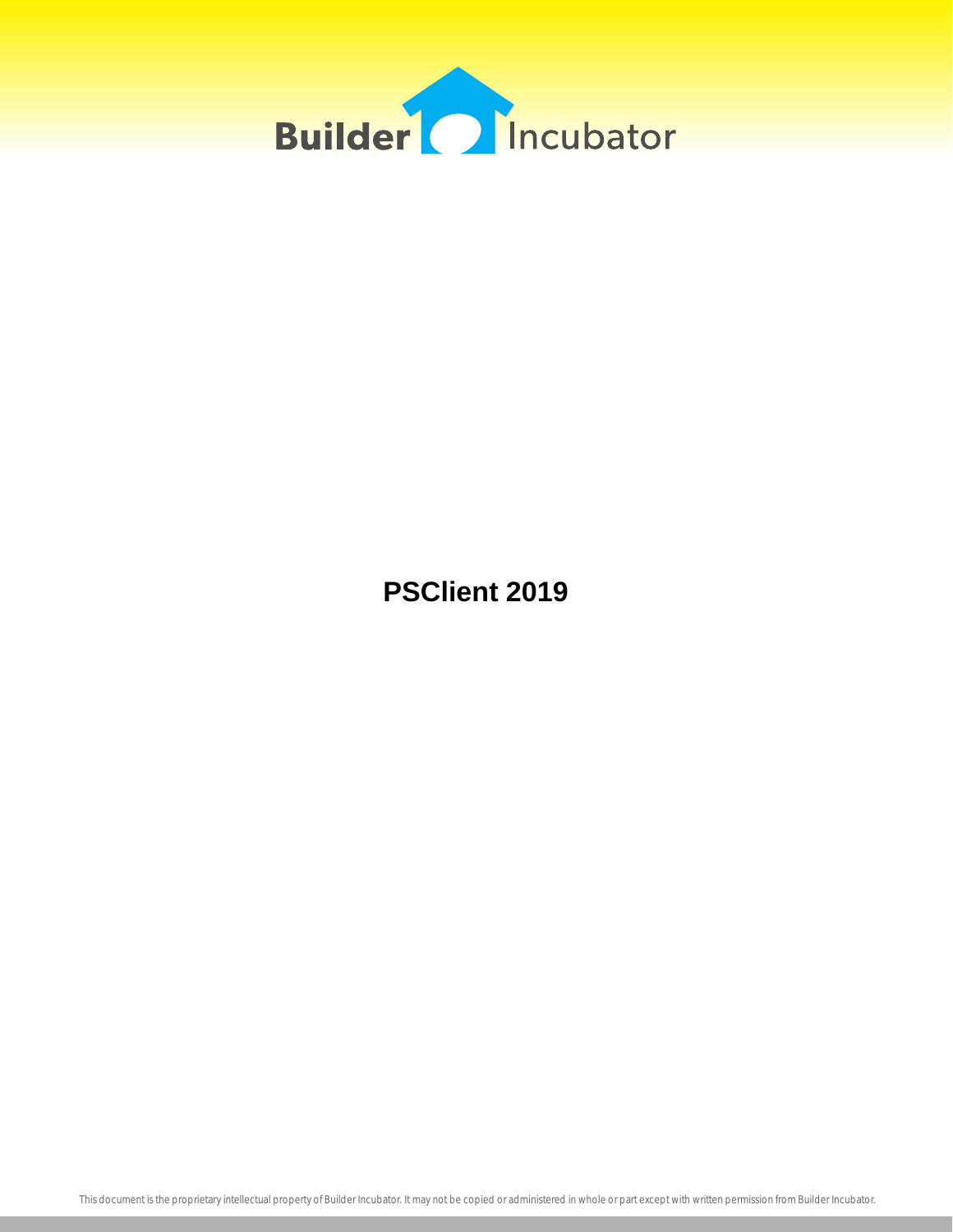

# **Access to PSClient Client Docs in GDrive**

### Software Report: PSC-28a

Added a link to GDrive from the PSClient – client record. This button will replace the Client Doc button and allow PSClient users to directly access client specific documents stored on GDrive.

| ID: A1       | Last Name:            | Demo:         |                         | First Name: John                 | Status: Sold                                                                                              | $\sim$         |
|--------------|-----------------------|---------------|-------------------------|----------------------------------|-----------------------------------------------------------------------------------------------------------|----------------|
|              |                       |               |                         |                                  | General Addt'l General Profile Addt'l Profile Entry Addt'l Entry Dates Contract Contract Addt'l Co-Buyers | Deleted        |
| Nick Name:   |                       |               | $M/5$ :                 | Added: 03/05/19 Color Sel Adi: 0 |                                                                                                           | Mailing: None  |
| Quick Notes: | These are quick notes |               |                         | No Mail                          |                                                                                                           |                |
| Job Address: |                       |               |                         | Pre Sale                         | Construction Do Not Send EMail<br>Final Close                                                             |                |
|              |                       |               |                         | Post Sale                        |                                                                                                           |                |
| Lender:      |                       |               |                         | Subdivision:                     | HR                                                                                                        | $\varOmega$    |
| Greeting:    |                       |               |                         | Quoted Ent:                      | $01 - 100$                                                                                                | $\bar{Q}$      |
| Address:     |                       |               |                         | Sales Associate:                 | Sales Person 1                                                                                            | $\mathcal{Q}$  |
| City:        |                       |               |                         | Co-Sales Assor :                 |                                                                                                           | $\overline{O}$ |
| State:       |                       | Zip Code:     |                         | Sales Team:                      |                                                                                                           | $\bar{Q}$      |
| Mobile/Home  |                       |               |                         | Realtor:                         |                                                                                                           | $\circ$        |
| Work/FAX     |                       |               |                         | Co-Realtor:                      |                                                                                                           | $\overline{Q}$ |
| FMail:       |                       |               |                         | Sales Assistant:                 | $\mathcal{Q}$                                                                                             |                |
| Exchange     |                       | Model Options | Departments             | Google Drive                     |                                                                                                           |                |
| E-Mail       |                       | Schedule      | <b>Client Documents</b> |                                  | OK                                                                                                        | Cancel         |

## **Access to PSClient Client Docs in GDrive-Config Setting**

## Software Report: PSC-28b

Added a CONFIGURATION setting to allow both the old CLIENT DOCS and the new GDrive buttons to be activated.

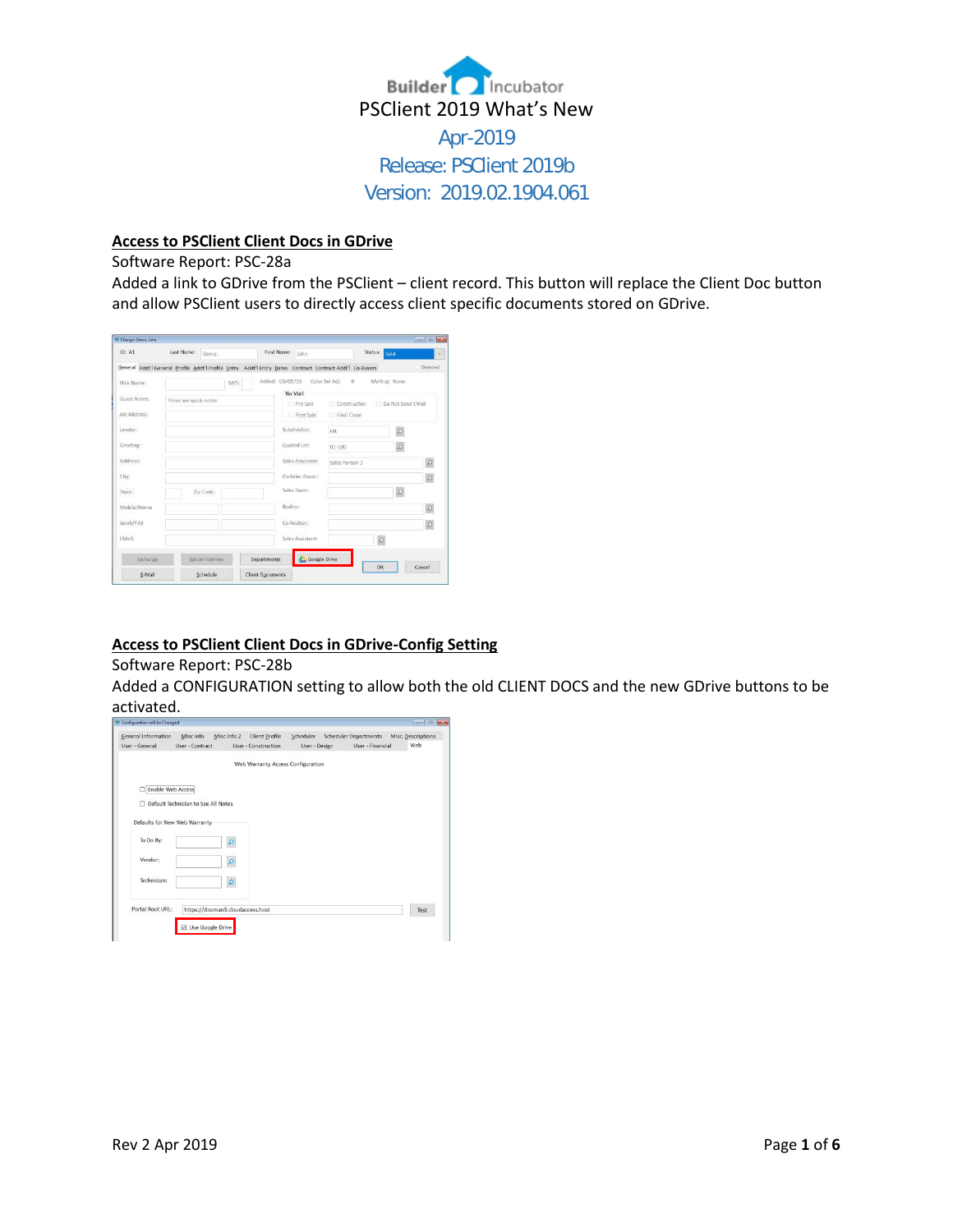

# **Access to PSClient Client Docs in GDrive-Config Setting**

Software Report: PSC-28c

Created utility to automatically add the client document subfolders in GDrive. Folder logic is specified in PSClient-CONFIGURATION.

| Configuration will be Changed                        |                                         |             |                                |                                    |                |                                                   | $\overline{\phantom{a}}$ $\overline{\phantom{a}}$<br>$\overline{\mathbf{x}}$ |
|------------------------------------------------------|-----------------------------------------|-------------|--------------------------------|------------------------------------|----------------|---------------------------------------------------|------------------------------------------------------------------------------|
| <b>User - General</b>                                | <b>User - Contract</b>                  |             | <b>User - Construction</b>     | User - Design                      |                | User - Financial                                  | Web                                                                          |
| <b>General Information</b>                           | Misc Info                               | Misc Info 2 | <b>Client Profile</b>          |                                    |                |                                                   | Scheduler Scheduler Departments Misc. Descriptions                           |
| <b>Client Document Folders</b><br>1:<br><b>Sales</b> |                                         |             | <b>Client Proposal Options</b> |                                    |                | ☑ Print Company Header                            |                                                                              |
| 2:<br>Contract                                       |                                         |             |                                | Logo filename:                     |                |                                                   |                                                                              |
| 3:<br>Construction                                   |                                         |             |                                | Logo Height:                       | $\mathbf 0$    | Width:<br>$\mathbf 0$                             | $(1/1000 \text{ in.})$                                                       |
| 4:<br><b>Job Photos</b>                              |                                         |             |                                | <b>Warranty Request Options</b>    |                |                                                   |                                                                              |
| 5:<br><b>Lender-Closing</b>                          |                                         |             |                                | Logo filename:                     |                | Print Company Header                              |                                                                              |
| 6:                                                   |                                         |             |                                | Logo Height:                       | $\overline{0}$ | Width:<br>$\Omega$                                | $(1/1000)$ in                                                                |
| 7:                                                   |                                         |             | п                              | <b>Includes Lot in Model Price</b> |                |                                                   |                                                                              |
| 8:                                                   |                                         |             |                                |                                    |                | ☑ Require Selection of Subdivision Prior to Model |                                                                              |
|                                                      | Note: Folder "Album" is always created. |             | <b>Client Option:</b>          |                                    |                | <b>Always Perform Exception Checking</b>          | $\checkmark$                                                                 |
|                                                      |                                         |             | OK                             | Cancel                             |                |                                                   |                                                                              |

## **Add new KEY on CTASK table for BIWebPortal**

Software Report: PSC-17

Add new key to the CTASK table that includes the vendor ID, start date and status to get better performance when fetching tasks for a single vendor in the portal.

# **Job Schedules – Add New Columns**

Software Report: PSC-13 Added columns for Superintendent and Job Number to the Job Schedule window

| Client Name                | $l$ ot #   | Address             | <b>Construction Stage</b> | ToDo Date | Superintendent | Job Number |
|----------------------------|------------|---------------------|---------------------------|-----------|----------------|------------|
| Langford, Kim              |            |                     | Preconstruction           | 01/21/19  |                |            |
| Smith, John                |            |                     | Preconstruction           | 03/09/18  |                |            |
| Smith, Paul                |            |                     | Preconstruction           | 03/18/17  |                |            |
| Alexander, James           | 01-105     | 10030 Oak Drive     | Preconstruction           | 03/07/17  |                | CP105      |
| Matthews, Jackie           | $01 - 113$ | 10046 Chestnut Loop | Preconstruction           | 09/02/15  |                | CP113      |
| $01 - 122$<br>Spec. Model1 |            | 10066 Maple Road    | Preconstruction           | 01/09/18  |                | CP122      |
| $01 - 127$<br>Smith, Steve |            | 10048 Chestnut Loop | Permit                    | 08/24/15  |                | CP127      |
| lastname, John             | 01-116     | 10042 Chestnut Loop | Foundation/Slab           | 03/07/18  | Scott          | CP116      |
|                            |            |                     |                           |           |                | ۰          |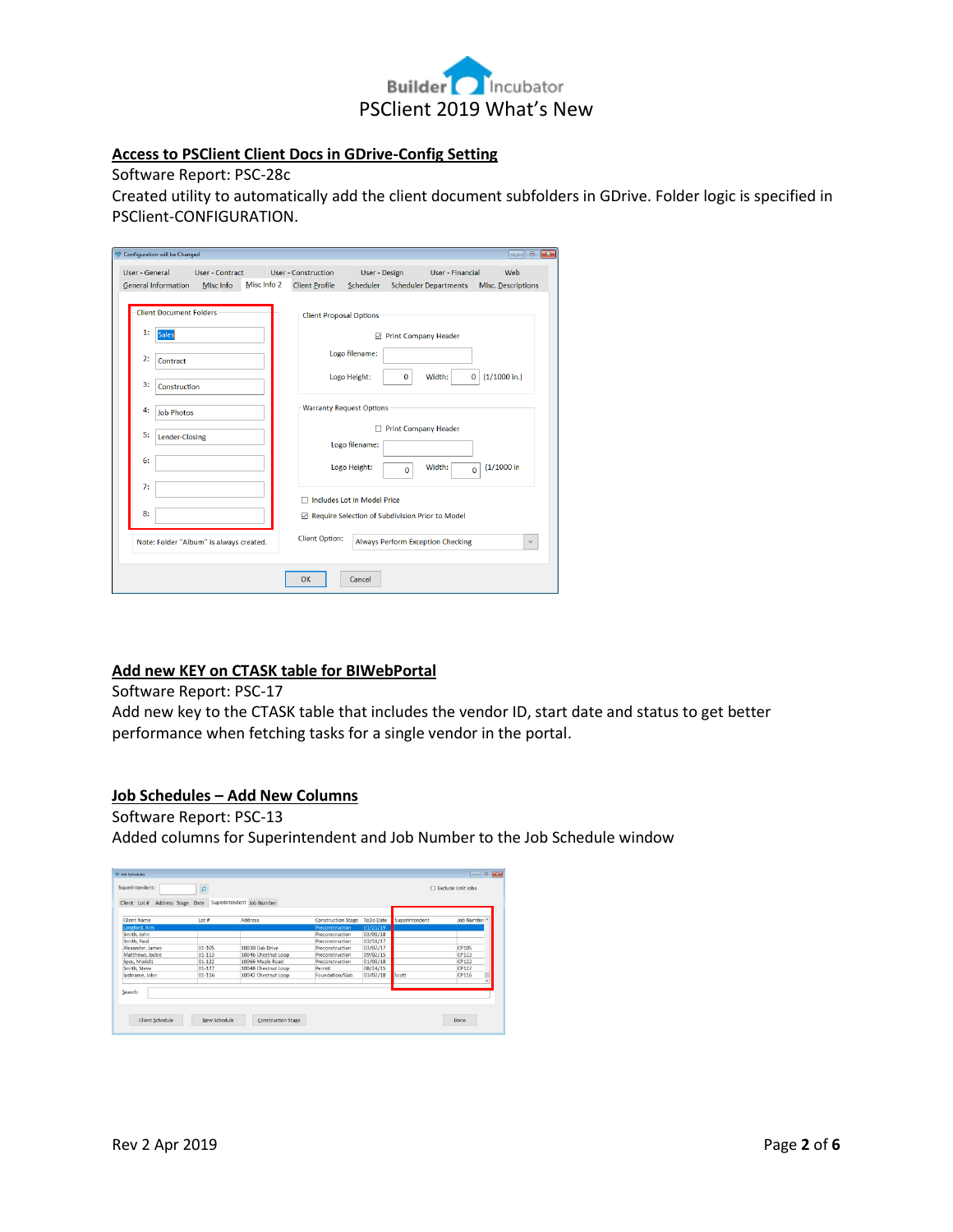

## **Job Schedules – Add Tabs/Search/Sort**

Software Report: PSC-16 Added tabs for Superintendent and Job number Added In-String search for all tabs

| <b>Client Name</b> | $Int$ # | <b>Address</b>      | <b>Construction Stage</b> | <b>ToDo Date</b> | Superintendent | Job Number ^   |
|--------------------|---------|---------------------|---------------------------|------------------|----------------|----------------|
| Langford, Kim      |         |                     | Preconstruction           | 01/21/19         |                |                |
| Smith, John        |         |                     | Preconstruction           | 03/09/18         |                |                |
| Smith, Paul        |         |                     | Preconstruction           | 03/18/17         |                |                |
| Alexander, James   | 01-105  | 10030 Oak Drive     | Preconstruction           | 03/07/17         |                | <b>CP105</b>   |
| Matthews, Jackie   | 01-113  | 10046 Chestnut Loop | Preconstruction           | 09/02/15         |                | <b>CP113</b>   |
| lastname, John     | 01-116  | 10042 Chestnut Loop | Foundation/Slab           | 03/07/18         | Scott          | CP116          |
| Spec, Model1       | 01-122  | 10066 Maple Road    | Preconstruction           | 01/09/18         |                | <b>CP122</b>   |
| Smith, Steve       | 01-127  | 10048 Chestnut Loop | Permit                    | 08/24/15         |                | CP127          |
|                    |         |                     |                           |                  |                | $\overline{ }$ |

# **Default Path-All Imports/Exports**

Software Report: PSC-20

Created a default Export Profile Path for all exported data. This will insure users export data to a system defined location on corporate servers and prevent data from being exported into restricted program folders.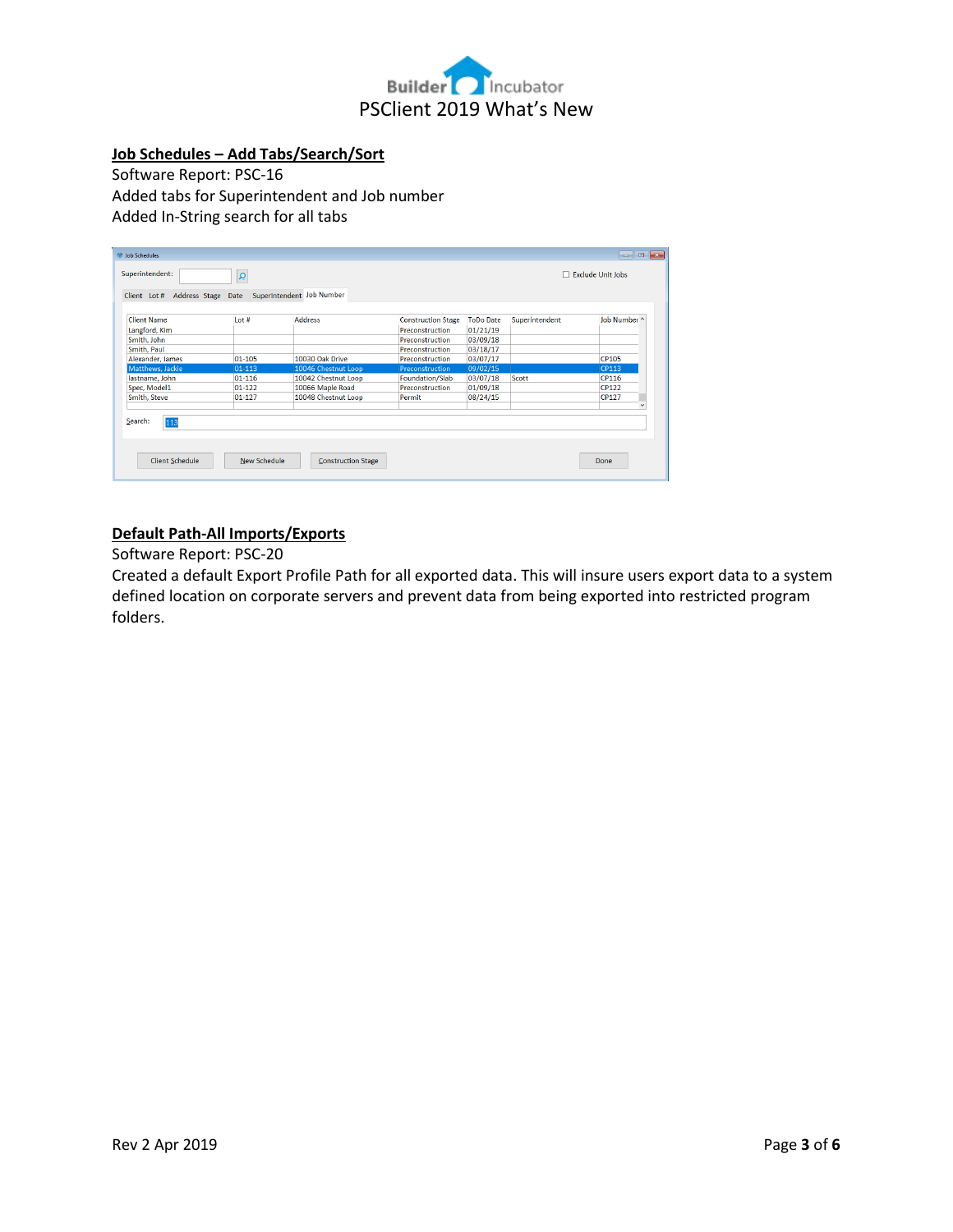

# Jan-2019 Release: PSClient 2019a Version: 2019.01.1812.311

This initial release of version 2019 primarily addressed software changes required to stay current with Microsoft server OS and workstation OS changes.

Stay tuned for our 2019 development road map. We have many exciting new software features nearing completion. This will be a busy year for software updates, expect at least four significant updates.

### **Scroll Settings**

Software Report: PSC-27

Recent updates in Windows Server 2012 and 2016 and Windows 8 and 10 have patched a bug related to page-to-page scrolling in certain programs. Many years back we created a workaround for this issue. Now as certain users update their OS that workaround may need to be turned off. Because this can impact user #1 and not user #2 in a specific office, we elected to provide a configuration setting at the company level as well as at the user level.

Version 2019 provides configuration settings in two menu locations;

## **Company Level Configuration**

Log in as supervisor go to FILE | SUPERVISOR| CONFIGURATION

On the GENERAL INFO tab notice the check box to "Use Old Preview Scroll Method"

| <b>Configuration will be Changed</b> |                   |                                    |                            |           |                       |                                           |                                              |
|--------------------------------------|-------------------|------------------------------------|----------------------------|-----------|-----------------------|-------------------------------------------|----------------------------------------------|
| User - General                       | User - Contract   |                                    | <b>User - Construction</b> |           | User - Design         | User - Financial                          | Web                                          |
| <b>General Information</b>           | <b>Misc Info</b>  | Misc Info 2                        | <b>Client Profile</b>      | Scheduler |                       | <b>Scheduler Departments</b>              | <b>Misc. Descriptions</b>                    |
| <b>Company Name:</b>                 |                   | <b>Builder Incubator Demo Data</b> |                            |           |                       | ☑ Don't allow Done Transaction changes    | ☑ Client may only be deleted by Adminstrator |
| Address:                             | 1440 Bayshore Ave |                                    |                            |           |                       | Print Adtl Key on Mailing Label           |                                              |
| City:                                | Miami             |                                    |                            |           |                       |                                           | ☑ Auto Save Contract/CO (Contract Folder)    |
| State:                               | FL.               |                                    |                            |           | □ Allow Contract Edit | ☑ Auto Save Letter (Letters Folder)       |                                              |
| Zip Code:                            | 33537             |                                    |                            |           |                       |                                           | ○ Create Client Transaction on Status Change |
| Phone:                               | 305-555-1234      |                                    |                            |           |                       |                                           | Hide "Approval Regd" on Client Proposal      |
|                                      |                   |                                    |                            |           |                       | Use Prosoft alternate File Dialog control |                                              |
| <b>FAX Number:</b>                   | 305-555-4567      |                                    |                            |           |                       | □ Disable Report Page of Page             |                                              |
| <b>FMail Address:</b>                |                   |                                    |                            |           |                       |                                           |                                              |
|                                      |                   | □ Use Old Preview Scroll Method    |                            |           |                       | Number of Backup Copies:                  | 20                                           |
|                                      |                   |                                    |                            |           |                       | Days Before "X" Client is Purged:         | $\mathbf 0$                                  |
|                                      |                   |                                    |                            |           |                       | Backup Warning Days (0 = never):          | 5                                            |
|                                      |                   |                                    | OK                         | Cancel    |                       |                                           |                                              |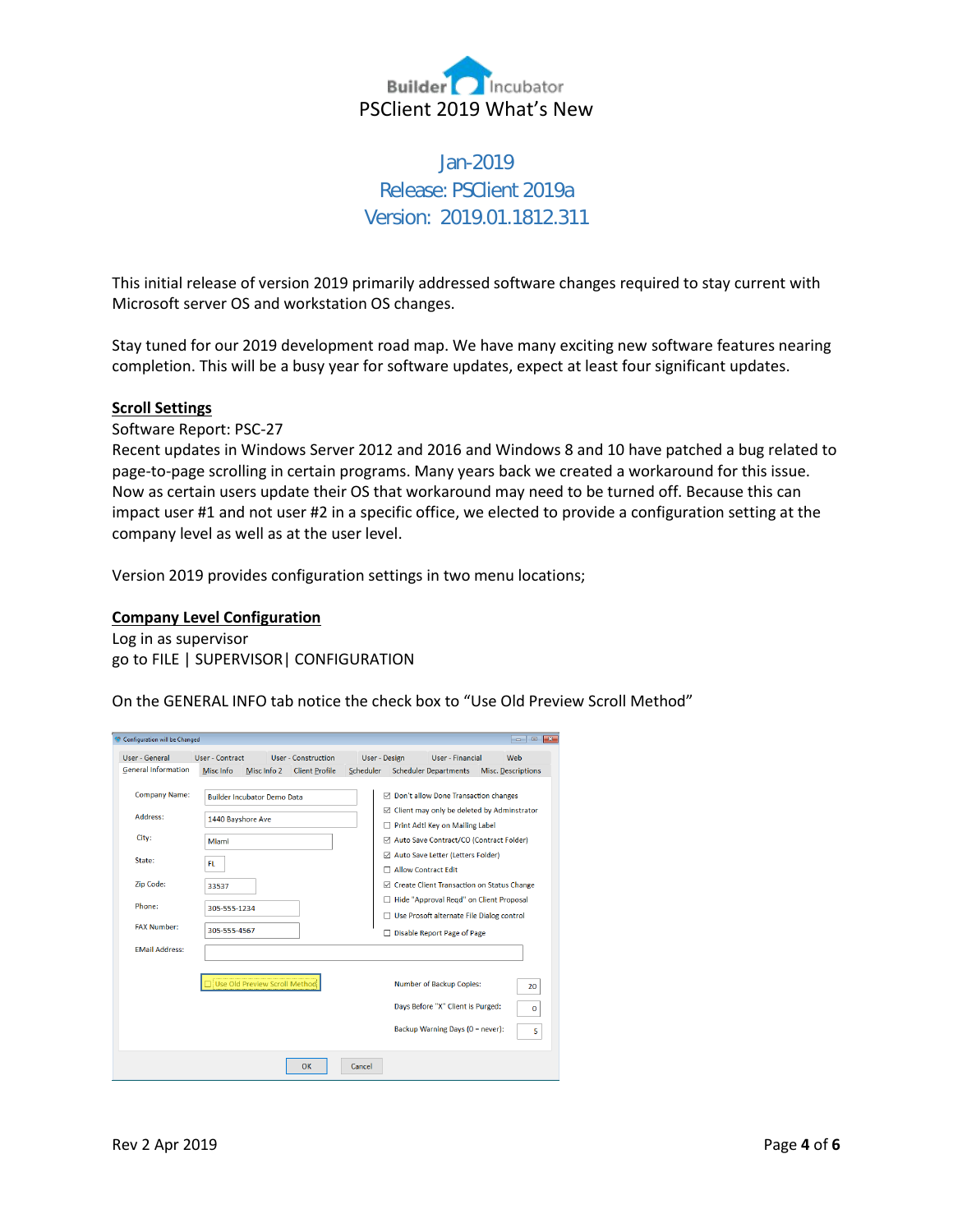

### **User Level Configuration**

Log in as your user go to FILE | TERMINAL SETUP

On the GENERAL tab notice the check box to "Override Preview Scroll Method"

| <b>Terminal Configuration</b> | o o                                                                                             |  |  |  |  |  |  |  |
|-------------------------------|-------------------------------------------------------------------------------------------------|--|--|--|--|--|--|--|
|                               | Options on this screen are for this terminal only and apply to all companies except where noted |  |  |  |  |  |  |  |
|                               | General ToDo Colors Scheduler Colors Misc. Color ToDo Filters Scanner Columns Fonts             |  |  |  |  |  |  |  |
| Default ToDo Code:            | ** No Default **<br>$\checkmark$                                                                |  |  |  |  |  |  |  |
| Default ToDo Load:            | (by Company)<br>$\checkmark$                                                                    |  |  |  |  |  |  |  |
| <b>On Exit:</b>               | Do not show Backup Prompt<br>$\checkmark$                                                       |  |  |  |  |  |  |  |
| <b>Spreadsheet EXE:</b>       | C:\Program Files (x86)\Microsoft Office\root\Office16\EXCEL. <br>.                              |  |  |  |  |  |  |  |
| <b>FAX Server Path:</b>       |                                                                                                 |  |  |  |  |  |  |  |
| <b>E-Mail Server Path:</b>    | C:\Prosoft\2019\MailPS\<br>$\cdots$                                                             |  |  |  |  |  |  |  |
|                               | <b>Default Reports to Preview</b><br>Open Client on Startup                                     |  |  |  |  |  |  |  |
|                               | Open ToDo List on Startup                                                                       |  |  |  |  |  |  |  |
|                               | Numeric keypad "+" acts like Tab Key                                                            |  |  |  |  |  |  |  |
|                               | Clear Client Browse Filter on Open<br><b>Override Preview Scroll Methodi</b>                    |  |  |  |  |  |  |  |
|                               |                                                                                                 |  |  |  |  |  |  |  |
| <b>Manage Wallpapers</b>      | <b>nk</b><br>Cancel                                                                             |  |  |  |  |  |  |  |

## **Testing – does scrolling still work**

After updating to version 2019 determine if any users have a scrolling problem by previewing any 2+ page report. If the user can scroll (using the mouse scroll wheel) from page 1 to 2, there is no issue. If, however the user scrolls to the bottom of page 1 and stops, scroll settings need to be adjusted.

## **Recommended Approach**

If the scroll settings need to be changed – we recommend starting at the COMPANY level first.

#### Set Company Level

- 1. Log in as SUPERVISOR
- 2. go to FILE | SUPERVISOR| CONFIGURATION
- 3. Check ON the box to "Use Old Preview Scroll Method"
- 4. Log out
- 5. Have each user log in and test again
- 6. If ALL of your users are now scrolling properly you are done.
- 7. If certain users can still not scroll configure scroll settings at the User Level